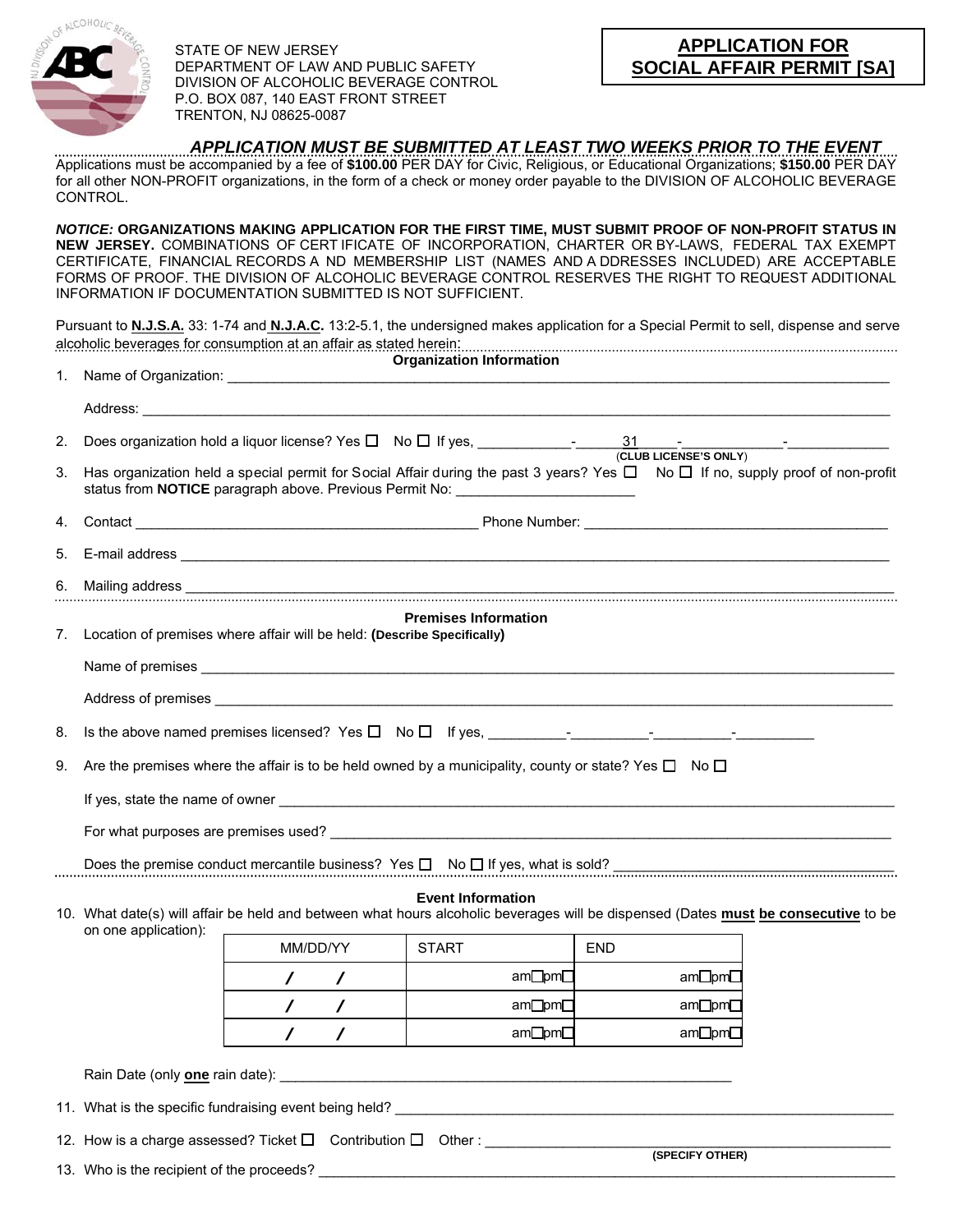| 14. Check the types of alcoholic beverages to be dispensed if permit is granted:<br>Wine $\Box$<br>Distilled Spirits □ Malt Alcoholic Beverages □                                                                                                                                                                                                                |  |  |  |  |  |  |
|------------------------------------------------------------------------------------------------------------------------------------------------------------------------------------------------------------------------------------------------------------------------------------------------------------------------------------------------------------------|--|--|--|--|--|--|
| Beer ___________<br>15. What are cup sizes for alcoholic beverages?<br>Wine <b>Example 2019</b><br>Spirits                                                                                                                                                                                                                                                       |  |  |  |  |  |  |
| 16. How many people are expected to attend your event on a daily basis?                                                                                                                                                                                                                                                                                          |  |  |  |  |  |  |
| 17. What is the approximate age group of the attendees? _________________________                                                                                                                                                                                                                                                                                |  |  |  |  |  |  |
| Yes $\Box$<br>18. Will persons under the legal age to consume alcohol be in attendance?<br>No $\Box$                                                                                                                                                                                                                                                             |  |  |  |  |  |  |
| 19. Explain in detail the security plans for the event. The plan should include the number of people checking for ID's, plans to prevent<br>pass-offs to minors, the t ype of security at the event, the limit of alco holic beverages per transaction, and any other relevant<br>information pertaining to the event. Please attach another sheet if necessary. |  |  |  |  |  |  |
|                                                                                                                                                                                                                                                                                                                                                                  |  |  |  |  |  |  |
|                                                                                                                                                                                                                                                                                                                                                                  |  |  |  |  |  |  |
|                                                                                                                                                                                                                                                                                                                                                                  |  |  |  |  |  |  |

20. Please use the space below or attach a **detailed** sketch of the area to be licensed. The sketch should include entrances and exits, ID checking area(s), location of where alcoholic beverages will be dispensed and any other relevant information pertaining to the event. **No permit will be issued if a sketch is not attached.** 

\_\_\_\_\_\_\_\_\_\_\_\_\_\_\_\_\_\_\_\_\_\_\_\_\_\_\_\_\_\_\_\_\_\_\_\_\_\_\_\_\_\_\_\_\_\_\_\_\_\_\_\_\_\_\_\_\_\_\_\_\_\_\_\_\_\_\_\_\_\_\_\_\_\_\_\_\_\_\_\_\_\_\_\_\_\_\_\_\_\_\_\_\_\_\_\_\_\_\_\_\_\_\_\_

\_\_\_\_\_\_\_\_\_\_\_\_\_\_\_\_\_\_\_\_\_\_\_\_\_\_\_\_\_\_\_\_\_\_\_\_\_\_\_\_\_\_\_\_\_\_\_\_\_\_\_\_\_\_\_\_\_\_\_\_\_\_\_\_\_\_\_\_\_\_\_\_\_\_\_\_\_\_\_\_\_\_\_\_\_\_\_\_\_\_\_\_\_\_\_\_\_\_\_\_\_\_\_\_

## **Event Organizer Information**

| $\bullet$ | Is the event being handled by a promoter, Production Company, or other entities? Yes $\square$ |                          |  |  |       | $No \Box$ If yes, attach contract. |  |  |
|-----------|------------------------------------------------------------------------------------------------|--------------------------|--|--|-------|------------------------------------|--|--|
|           | Company Name                                                                                   |                          |  |  |       |                                    |  |  |
|           | Company Contact                                                                                |                          |  |  |       |                                    |  |  |
|           | <b>Phone Number</b>                                                                            | $\overline{\phantom{0}}$ |  |  | Title |                                    |  |  |